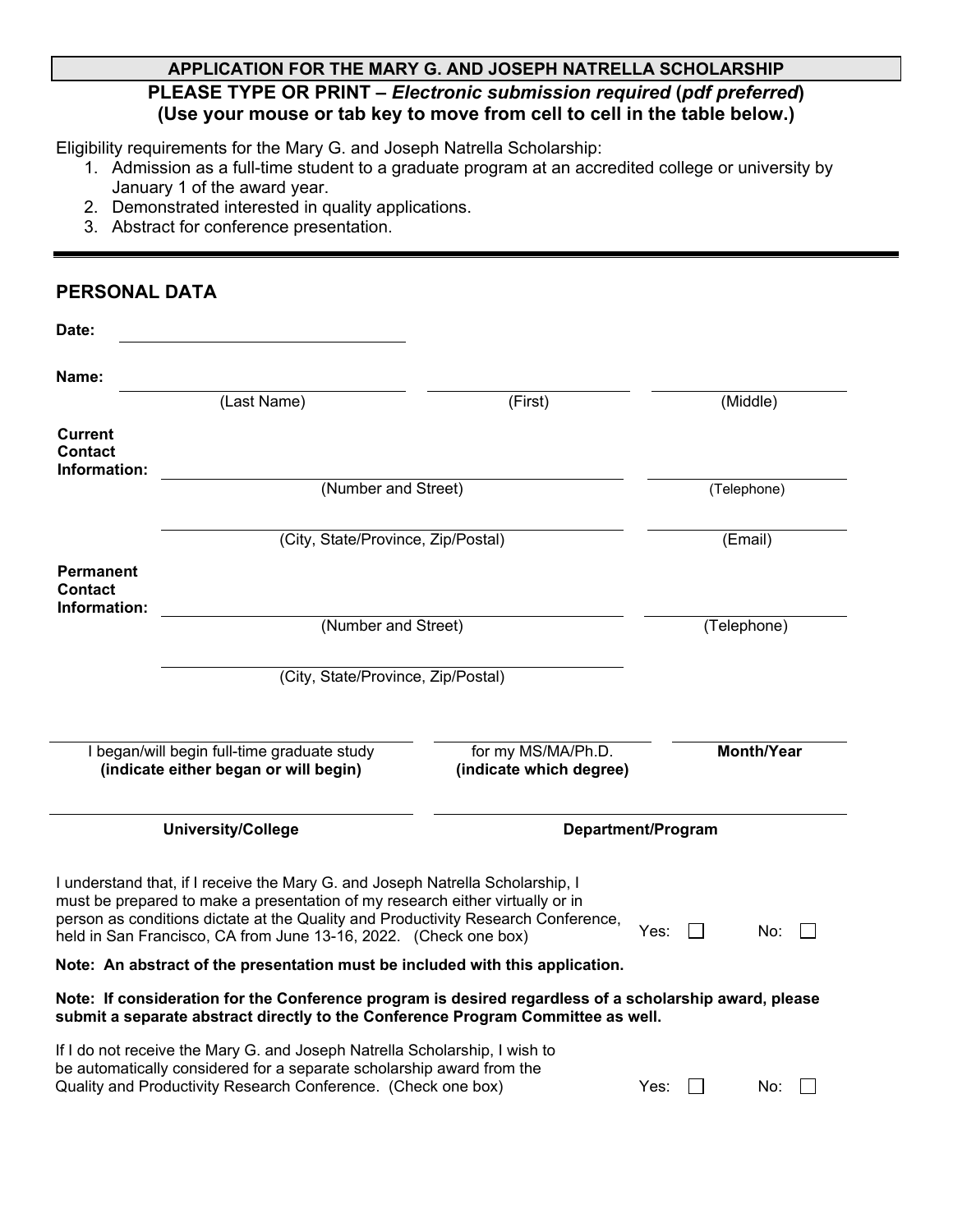#### **APPLICATION FOR THE MARY G. AND JOSEPH NATRELLA SCHOLARSHIP**

### **EDUCATION**

Please list all colleges and universities attended. Where a degree was not received, provide the semester/quarters in attendance.

| <b>College/University</b> | Location | Attendance<br>(mm/yy - mm/yy) | <b>Degree</b> | <b>Comments</b> |
|---------------------------|----------|-------------------------------|---------------|-----------------|
|                           |          |                               |               |                 |
|                           |          |                               |               |                 |
|                           |          |                               |               |                 |
|                           |          |                               |               |                 |

#### **ACTIVITIES**

Include Mentoring, Teaching, Professional Service, Leadership, Community Service, etc.

### **ACADEMIC SCHOLARSHIP**

Include Scholarships, Grade Point Average, Publications, Research, Honor Societies, Awards, etc.

#### **EMPLOYMENT HISTORY**

Include full-time cooperative, summer work, and research experience. You may include a CV or résumé instead or in addition. If additional space is needed, you may continue on a separate sheet.

|                                                          | <b>Dates of Employment</b> |               |
|----------------------------------------------------------|----------------------------|---------------|
| Name and Address of Employer, Nature of Responsibilities | <b>From</b><br>(Mo/Yr)     | Τo<br>(Mo/Yr) |
|                                                          |                            |               |
|                                                          |                            |               |
|                                                          |                            |               |